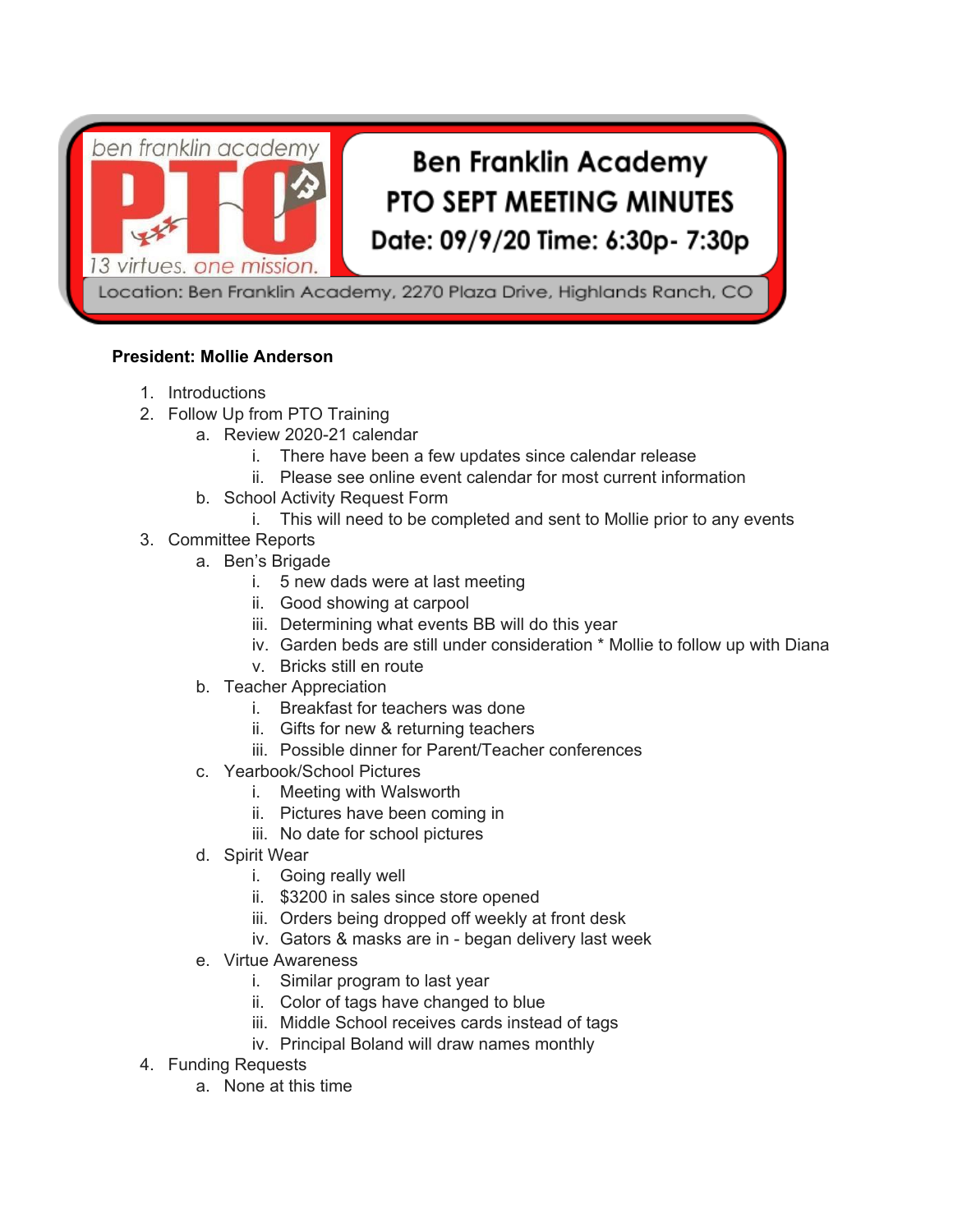### **Vice President: Denise Battista**

- 1. DOT Update
	- a. Directory on tap app to download
	- b. Will send out FB blasts and place in newsletter
	- c. Option to opt-out will be available
- 2. Other
	- a. Volunteer of the month will begin in October
	- b. Remaining gift cards from last year

## **Secretary: Shauna Kramer**

- 1. Conflict of Interest Policy
	- a. Please sign and send in if not done already
- 2. Communication & Conflict Resolution Policy
	- a. Please sign and send in if not done already
- 3. Open position spring social coordinator
- 4. Vote Log Review
	- a. Two new votes
		- APPROVED: Vote to approve 4 sewing machines for Mrs Harlow's life skills class
		- APPROVED: Vote to approve moving Boosterthon to Feb 2021
- 5. Current Votes @ September 9th Monthly PTO Meeting
	- a. APPROVED 7-0: Vote to approve to move BFA's main fundraising event to the spring to begin in 2022
	- b. APPROVED 7-0: Vote to approve 2020-21 sponsorship option pending yearbook specifications

# **Treasurer: Emerald Holden**

- 1. Bank balances & month over month changes
	- a. 8/31 Bank balances are \$42,922 \$15,149 checking and \$27,773 saving
- 2. Gross Spiritwear sales
	- a. Approximately \$1400 in spirit wear & items sold already
- 3. 2020-2021 Budget Approval in October
	- a. Budget will be finalized by next meeting

## **Fundraising: Brooke Mitisek**

- 1. Dance Fit Boosterthon update
	- a. Moving to February 2021
	- b. Will be sports themed
	- c. Unsure of Middle School color run
	- d. Costs to remain the same
- 2. 2020-21 Sponsorship Programs
	- a. Sales will go on September 18th October 8th
	- b. Will offer different perks depending on level of sponsorship